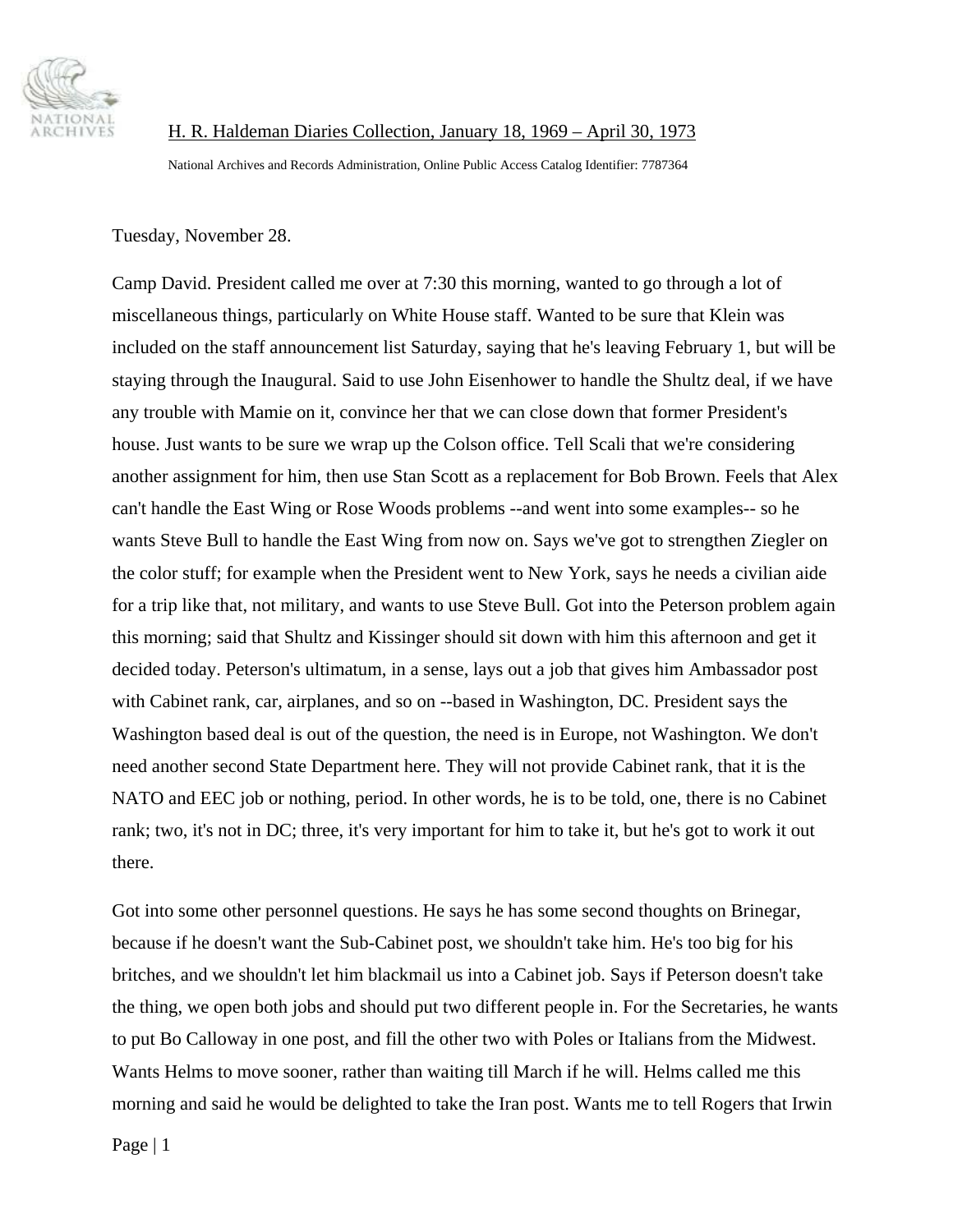

National Archives and Records Administration, Online Public Access Catalog Identifier: 7787364

should not take Paris since he can't speak French. He wants two Labor leaders considered as Ambassadors. Wants Balzano and Rogers kept in the White House with the Director of Information Office. Also the black. First of all, says Rumsfeld should get the EEC rather than NATO because he wants to leave fairly soon. Then he said that Hodgson should go to NATO, and then he changed that to Hodgson going to the EEC and Rumsfeld to Geneva. Had some other ideas for NATO, such as Leo Churn, or possibly Pat Gray. He's also considering Pat Gray for ACTA. Thinks that Dunlap is okay for the Cost of Living Council, that we should put Counts at the FTC, but check Weinberger first, that wants to get more Labor leaders into other Departments. Wonders why Mitchell is down on Macomber at State.

Got into the question of the FBI qualifications, says first, it's got to be the President's man. Second, not a crony. Third, a lawyer. Fourth, an administrator with political skill. Raised Abel Younger as a possibility. Wants me to make a quiet check as to whether he's tough enough. Shultz to call the EEC guy back, and use him here. Wants me to order Kissinger to Florida Saturday morning for a consultation before he leaves for Paris, also wants Connally to come down to meet with him in Florida, probably Thursday afternoon.

Got into the Kissinger problem some --wants me to talk to Haig about how to handle it, feels we probably have to bite the bullet sooner rather than later, because we have to get him under control. If Haig doesn't go with Kissinger to Paris, President wants to meet with him and discuss the problem. If he does go, he'll see him socially at some other time. He's very concerned about the Kissinger problem and is ordering him down to Florida just to show who's boss, primarily. He feels that we're at a point where we probably can't tolerate it much longer.

Got into a PR color thing. Said in New York there was a lot of good color stuff, and we should have gotten a better play on it, if someone had been there who understood color. Ziegler's plan of a microphone with transcripts won't do it; the guys who listen and take notes are much better. Ziegler is a cold, print, unemotional, tactical man. He doesn't have the sense or feel of the color things, unless it's elevated to hot news, such as the Israeli and Jews shaking hands, which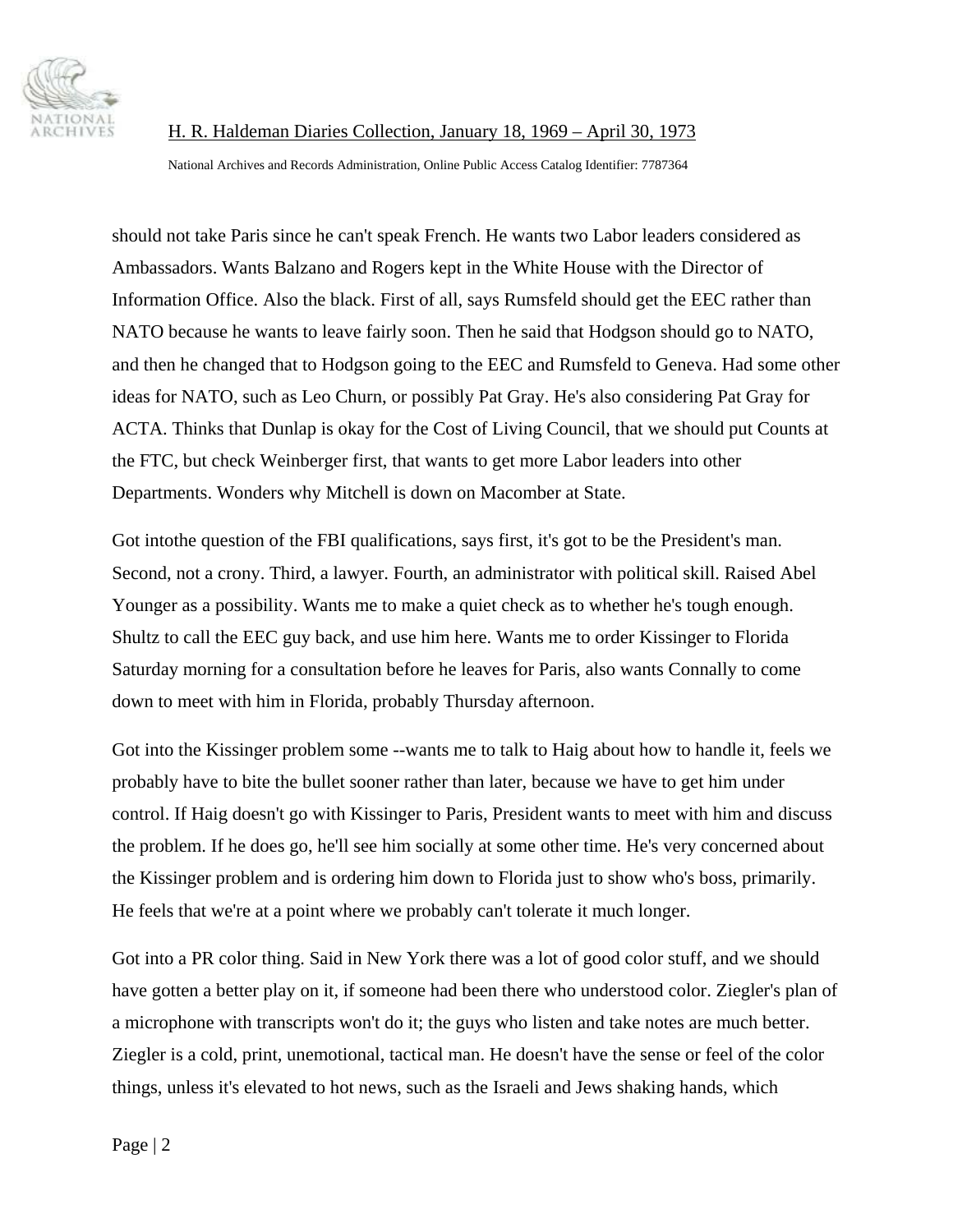

National Archives and Records Administration, Online Public Access Catalog Identifier: 7787364

anybody would get, but he misses the conversation with the schoolteachers or the guy at the Waldorf for 25 years. We have a weakness here, and we have to fill it --it can't be a Safire who's too cold; Andrews who's too flip and not quite it; Moore who's too slow although he feels it and understands it; Frank Dale who's not quick enough; it has to be a writer who can write fast. I suggested Bruce Herschensohn, who he doesn't know. We just don't have anyone in PR with a sense of it. Ehrlichman's judgment is no good, he reaches too far for the gimmicks.

Had his meeting with Dole today, which was absolutely incredible. President made his whole pitch of all the reasons why Dole should leave now, why it would be better for him and everything, and Dole said, well, if I came up here for the hanging, I at least want to say a word in my own defense. Then he went into a long harangue about his own position, that he had said he was staying and he, therefore, has to stay. That he feels it will ruin him in Kansas if it looks like he's kicked out, is totally oblivious to any suggestion that by handling it right, he can avoid it looking like he was kicked out. Came up with some suggestions for appointments, and that sort of thing. Art Fletcher as an Ambassador, a place for John Rollins, something for Robert Gadbury in Kansas. Said he had a problem raising money for his campaign if he were kicked out, and the President committed \$300,000 in a special fundraising effort for him. Committed a three week trip to Europe or Asia for him in the late summer. Then at the end the President did mention George Bush as a possibility for the job, and Dole agreed that he would be great. After the meeting, we discussed the whole thing. He wants Ehrlichman to get hold of Bush right away and tell him for a couple of days to play as if his mind's not made up, that President will call him, because we have a delicate problem with Dole. Dole's problem is that we have to give him a face-saver. So we should let nature take its course for a little bit. Then he wants me to call Dole and say we've got great news, that Bush has agreed to take it, and start building from there.

We got into a flap on Malek today, because Fred decided he would not take the OMB Deputy and made another pitch for Secretary of Transportation. The President flatly turned it down, won't take the ultimatum, said he could have OEP or GSA, so I've got to call Fred back on that.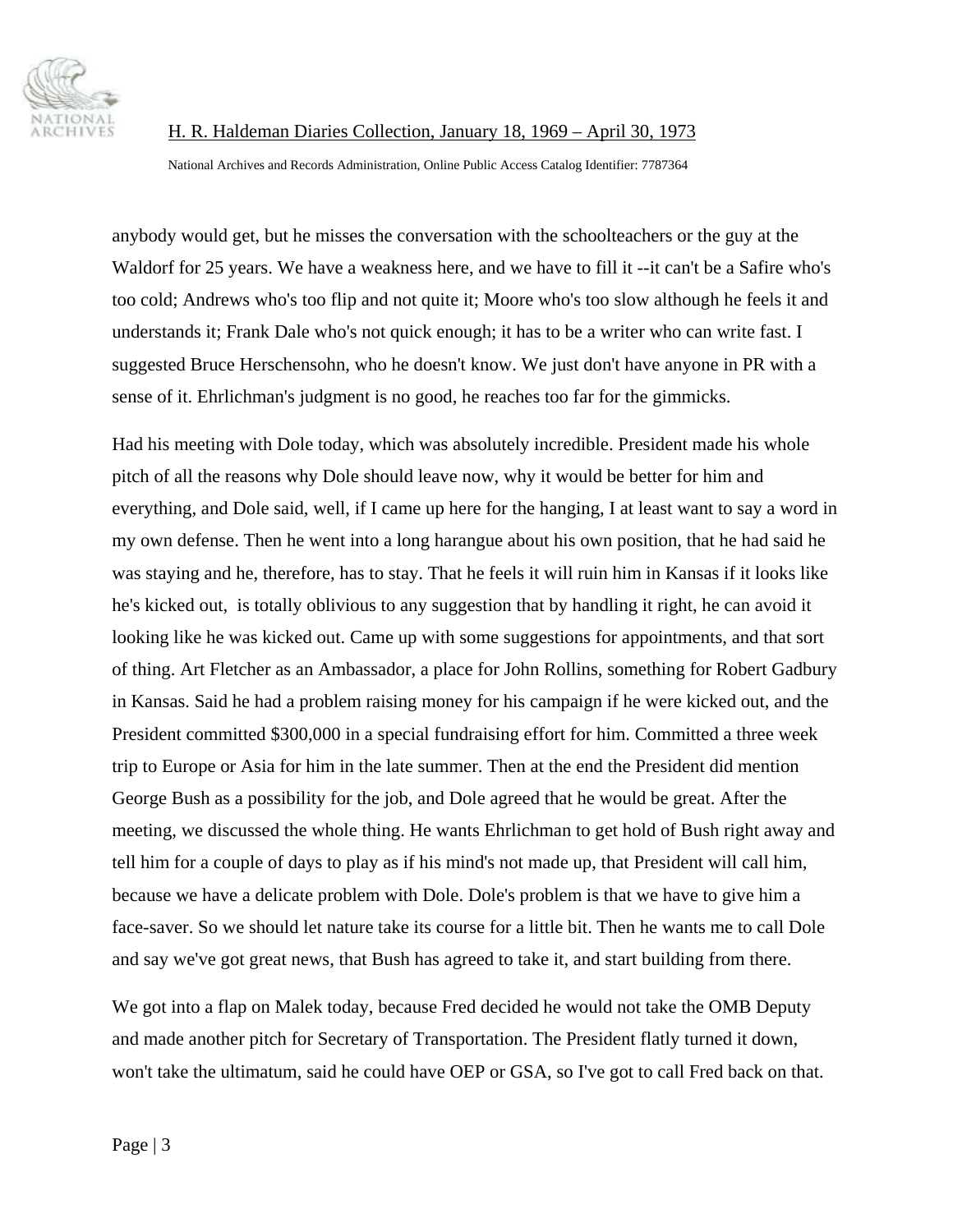

National Archives and Records Administration, Online Public Access Catalog Identifier: 7787364

I made a number of phone calls. Had a long talk with Don Kendall to find out his recommendation on the best Southern businessman for Secretary of Commerce. He said Fred Dent was by far the best. Went through some others who were good, including Clements, who was really the top guy, but we've already got him. Said the only problem with Dent is that he's textile, which is a bad image if he's setting our trade policy, we have to make it clear that he's not. Kendall and I went through a lot of other things. Didn't have any ideas on AID, is worried about FTC, because we have been burnt so badly there, doesn't want us to put a young genius in there who wants to build a record. Same thing for CAB. I also discussed the Chapin problem with him, which I'll cover later. He felt Chapin would be an ideal guy for any company in the public affairs slot, and also said he'd be take him at Pepsi in a minute, if he wants to get into operations.

Talked to Connally, he's going to meet the President in Florida for the weekend. Talked to Rogers, and raised the point of Irwin not speaking French, and said he would be talking to Alex Johnson today. Talked to Mitchell early this morning. He said he talked to Dole. That Dole wasn't at all receptive to his pitch. He went through the pattern of the full-time Chairman-- the pitch on total advantage and all that, and Dole said, well, that's what we'll have to kick around, up at Camp David with the President. He doesn't want the Committee to Re-elect kicking him out. Mitchell said, don't tell him it's Bush, he thinks he'll buy it, but he must work it out with President.

The President should say he wants him to stay through the Inaugural. He should laud him, say he wants to work together with him in the future, and all that, but be very firm. Mitchell thinks he laid a good base, but it will still take a fairly heavy pitch by the President. Mitchell was horrified by the thought of Ambrose for Deputy Attorney General, said he was the house guest of a gunrunner in Texas who was also a dope peddler. On the Bureau, he said that's the President's choice, that Kleindienst shouldn't get into it. That Jerry Wilson's lacking breadth and scope, he would be sunk in the Bureau, couldn't cope with the nuances, that we should go back to the drawing board on that. He said what about Arlen Specter, which is, of course, ridiculous. Said

Page | 4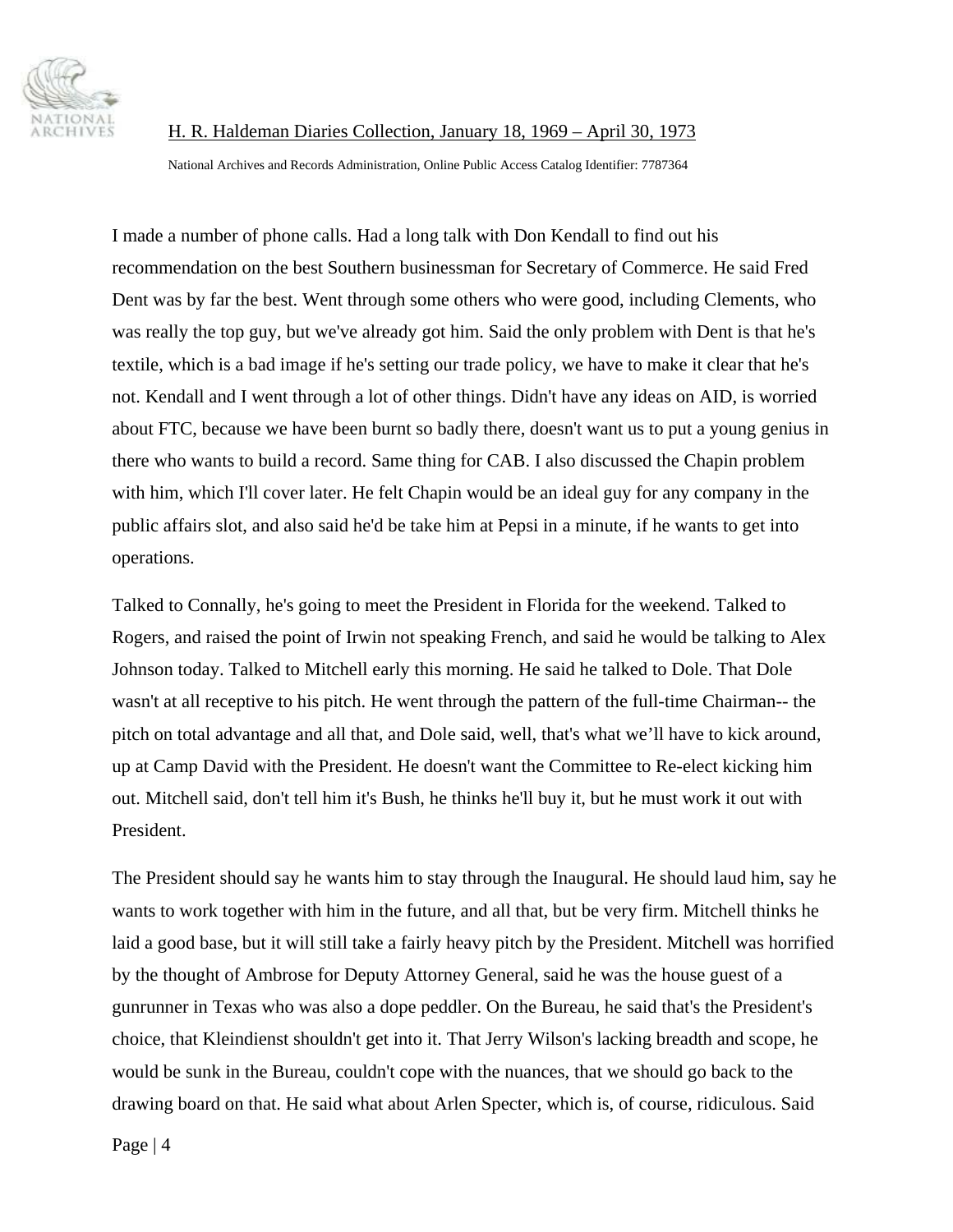

National Archives and Records Administration, Online Public Access Catalog Identifier: 7787364

the two requisites are: first, you must be completely the President's man; second, he has to have the ability to handle the Bureau, which means a good politician and bureaucrat. Said Harry Dent had called him regarding wanting to be Counsel of the National Committee. Said Tom Evans is getting rambunctious, and Mitchell was calling him up for lunch to try and straighten that out.

Flanigan called with a number of items. He thinks we ought to combine the STR and CIEP to eliminate competition and overlap, handle the legislative problem of why we have the two separate agencies and to fit in with our streamlining idea and give impetus to our emphasis on foreign affairs. Also, he's concerned about his plan for moving the Department of Natural Resources to a Department of Energy and Natural Resources including the EEC, which he's been working on with Rog Morton. Also is worried about business contacts and business problem solving, who they look to in the White House. He says if the economic affairs guys in the EOB ought to be okay. Thinks the Regulatory Agencies should not go through Dean, because on policy matters they need to work with someone else. Said he'd talked to Casey, who is agonizing between Administration and Economics at the State Department. Flanigan argued he should take Administration, mainly because he has a candidate for Economics. Said Ross Perot doesn't want his appointment to the Academy Board of Visitors any more.

John Dean called, said Chapin appears to accept his fate. He thinks that I'll concur and that he's re-thought his general stance and has asked Moore for Moore's advice. Moore's still rocky on it, went over the potential list of things last night. Dean is clear on his recommendations, and there are no new problems this morning when they testified at Justice.

I had my meeting with Chapin this afternoon, which was a pretty horrible experience. I had to go through the whole thing with him. He basically does understand, I think, although it's very, very tough on him, and he broke down and cried at the end of the meeting, said that he couldn't face leaving, but would probably be able to do it. He's got a lot of ideas on job opportunities and so forth. And I think once he gets moving on it, he'll find that actually it's a good move for him. He wouldn't have been as well off to stay in, as he will be to get out.